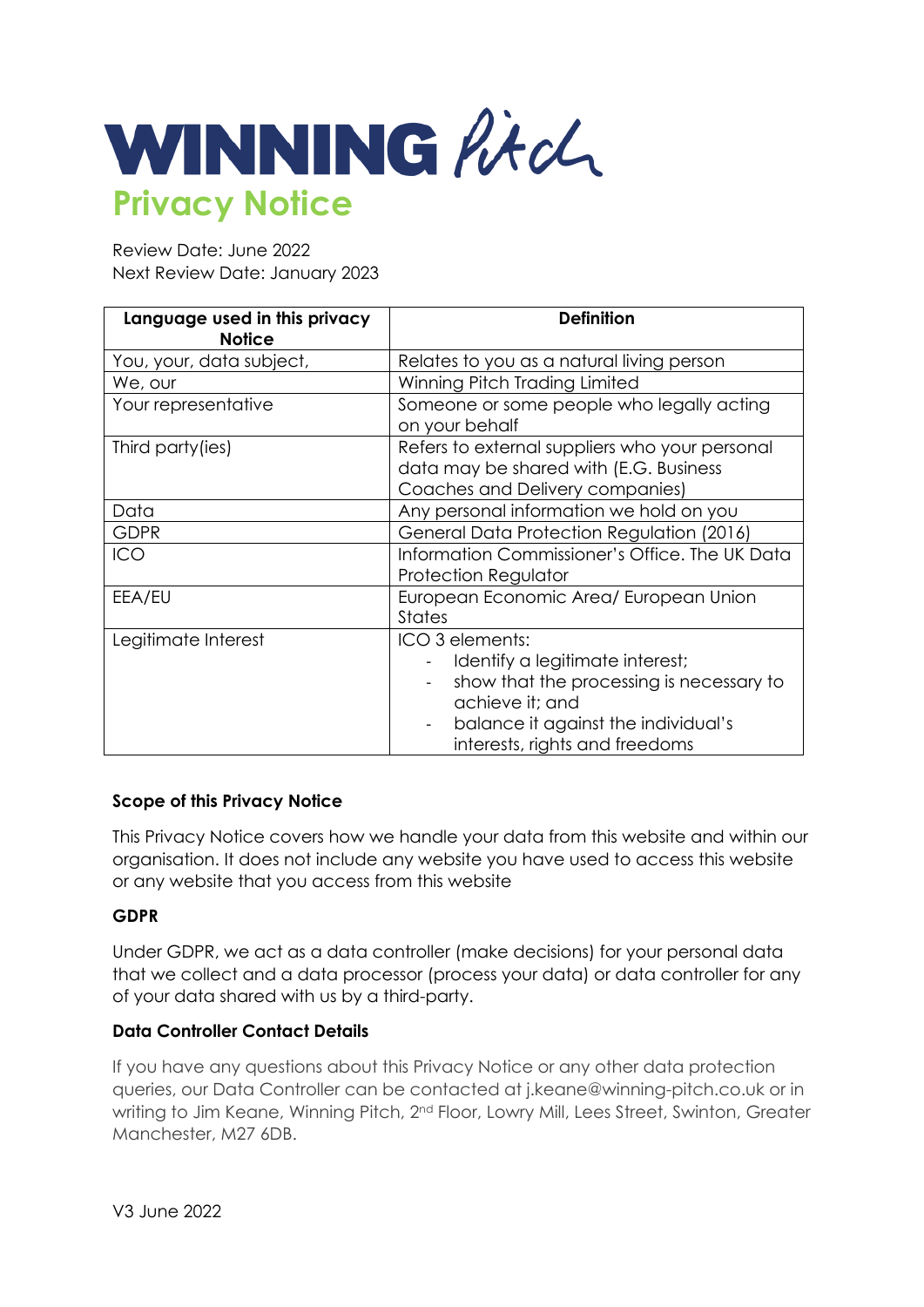# **Complaints**

We would always welcome the opportunity to rectify any complaints that you have about your data and privacy held with us and can be contacted as shown in the 'Data Controller Contact Details' section above. If you would like to make a complaint to the ICO, their contact details are:

By phone - 0303 123 1113

Online - https://ico.org.uk/concerns

## **Data Types**

This Privacy Notice applies to data that you have either supplied to us, we have collected or acquired from reputable and compliant sources.

#### **Data that you supply to us**

- This is personal information about you that you share with us through filling in online or offline forms, by email, through the post, on the telephone or by any other means. Verbal personal information that you give us consent to use, will have such consent confirmed back to you in writing. Most often, your personal information will include your full name, home address, business address and/or delivery address, personal and/or business email address and telephone and/or mobile phone number. Where payment is made, additional personal information may include your bank details and information needed to carry out any checks, such as credit checks. If you apply for a role with our organisation, other personal data shared is likely to include your employment history, proof of identity, qualification checks, health information etc.
- Where you are sharing personal information that does not directly relate to you (e.g. your representatives that legally act on your behalf), you must ensure you have the consent to do so and have shared this Privacy Notice with that person/those people.

#### **Data that we collect**

- Telephone conversations may be recorded to improve training and to ensure a high level of consistent customer service.
- We generate data to understand customer and market trends.
- Website Usage Information to better understand and continuously improve our service levels, our website uses Google Analytics to gather statistical information like how many people visits our website, how long they stay on our web pages. This information may include IP addresses used but, does not include any other personal data.
- Data may be acquired from reputable third-parties who will be contracted to provide GDPR compliant data only.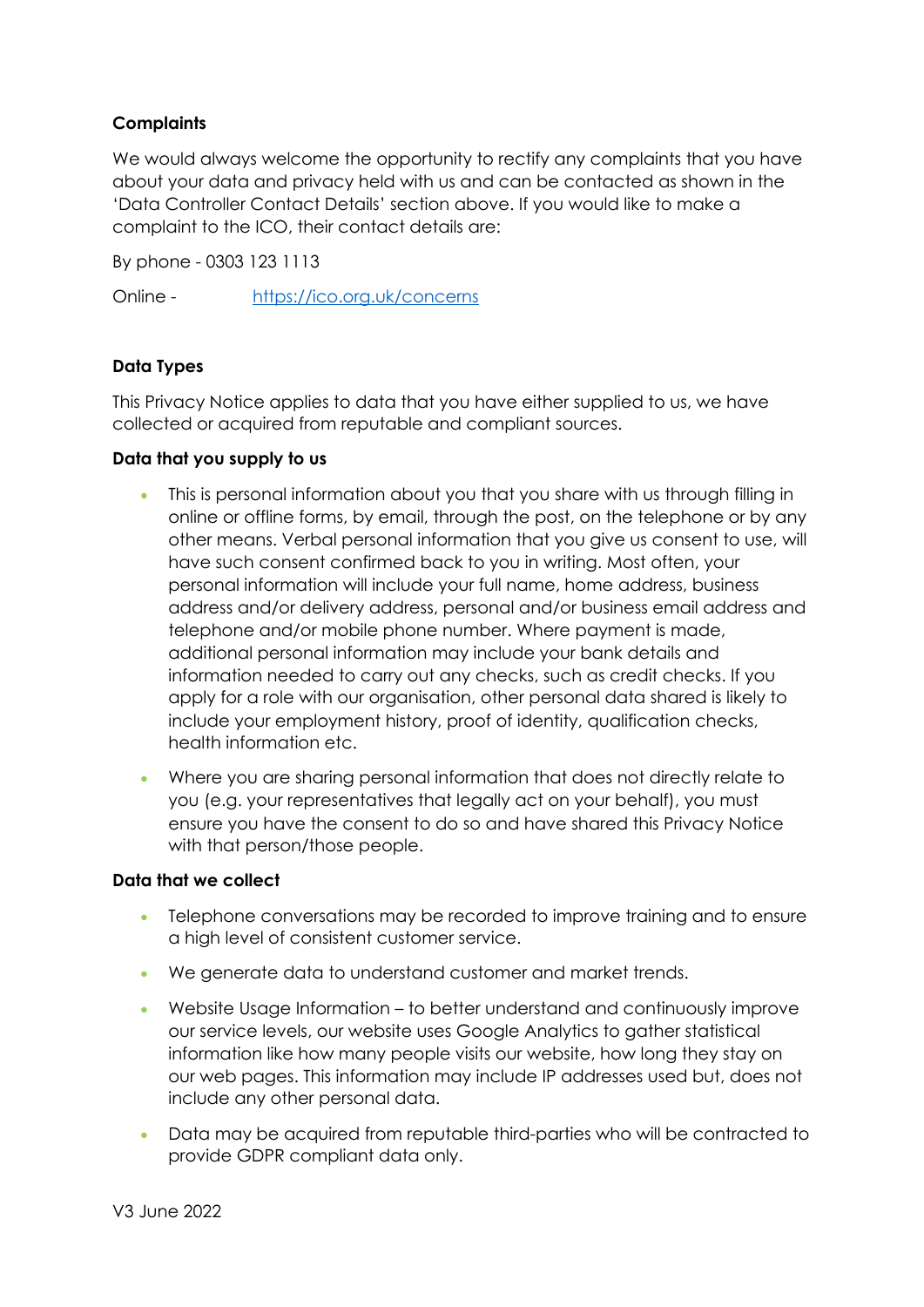#### **Information we receive from third-parties**

- Business Partners where we have formal relationships with business partners who may introduce new customers or sales opportunities to us, data would include personal contact details, information on the areas of interest and data required to fulfil a request, product or service
- References new trading account, increase in any credit limits or employment opportunities with us may result in us taking out references from third-parties. This may be from compliant third-parties or from contacts that you introduce to us for this purpose.
- Social Media where you have responded to a promotional item or offer from us through social media facilities such as Facebook, LinkedIn etc., we can receive profile information about you which can include your name, address, telephone number(s) and/or your business contact details. This information would be used to respond to your interest, to fulfil a request/order from you and/or to send you future information and offers, where you have given clear consent to do so.
- Publicly Available Information we may collect personal information about you from publicly available sources. This can include your name, address and other publicly available information. As far as passible, we ensure that where any third-parties are involved in suppling such information, that they are compliant to do so.
- Other from time to time, we may receive personal information from other sources. We will always endeavour to ensure such information is provided from reputable sources, who are compliant to do so.

## **How we use your data**

We collect data to help operate our business and deliver our products and services to you. Where you have completed a form with the appropriate consent or given us consent in another way, we will send you relevant information in line with the consent you gave us. This can include email, telephone and/or other communication methods. We may also contact you with survey completion requests, designed to improve our service levels to you. You do not have to respond to such surveys and we will always give you the option to opt out of unsubscribe from any of these communications.

Third-Parties Who Form Part of Our Contracted Delivery Process

We may engage a reputable third-party to help us deliver the product or service we have contracted with you. E.G. A third-party delivery company may be used. They will receive the minimal data about you to complete their part of the delivery process and we contract with them that your data should not be used for any other reason.

Third-Parties may also be contracted to:

• Improve data safety and security levels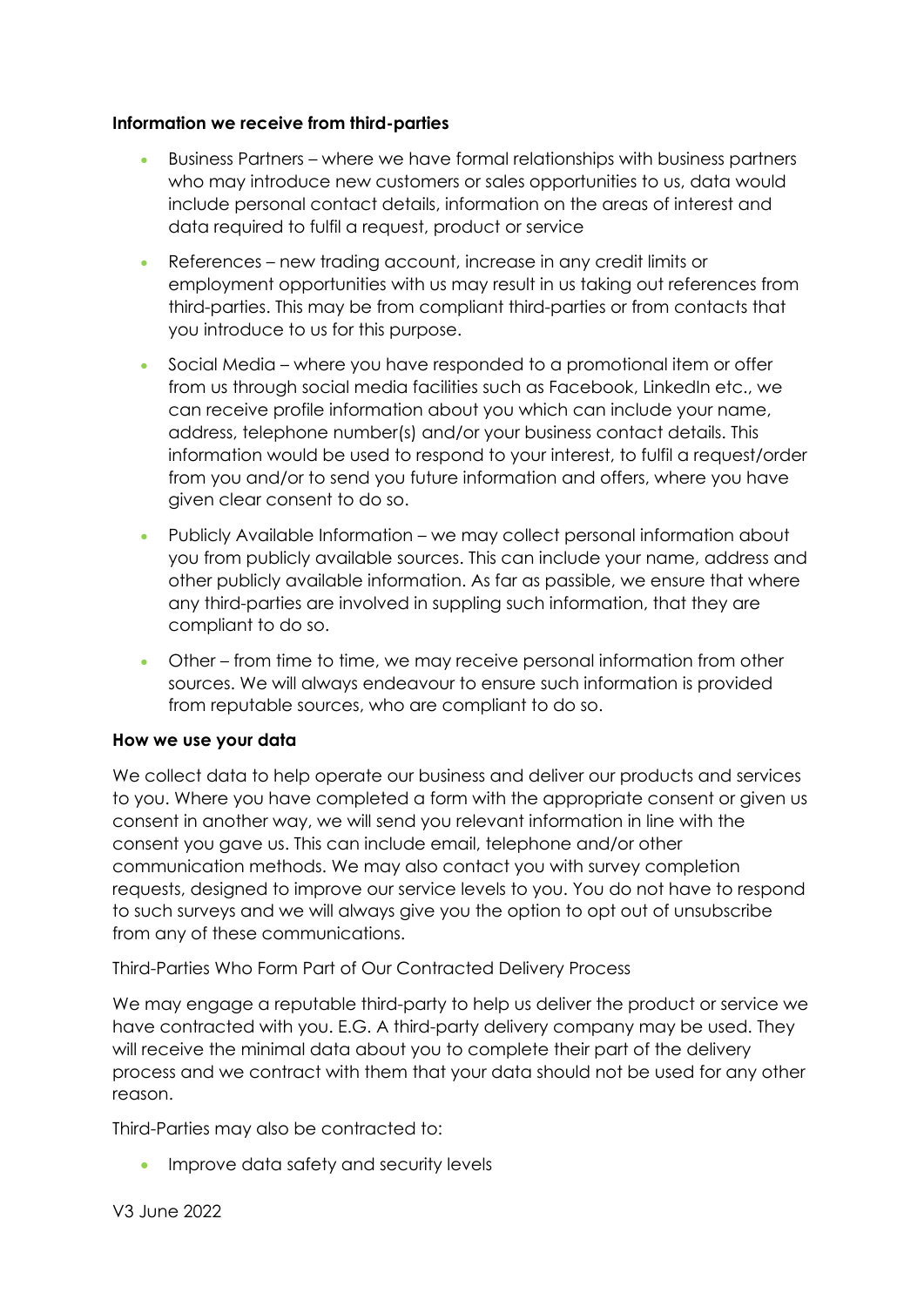- As part of business development function
- Statistically analysis exercises

## Crime Prevention

We will share personal information with the relevant agencies and without notice, where we are requested to or suspect fraudulent activities, money laundering, terrorist related activities or where there is another legal requirement to do so.

## Legal

We will keep and use your data in terms of any legal or regulatory requirements that we have and can use your data to protect our legal position, if legal action is required, including the recovery of any outstanding debts.

Our Standard Business Operations

- To provide the products, services and any other responsibilities that we contract to do so with you
- To provide you with information that you request from us
- To confirm your identity as a natural living person
- As part of our billing, payments and recovery processes

# Credit Agencies

We may make credit checks with reputable agencies for the following reasons:

- Where new accounts are opened for the purposes of confirming your identity and your credit history
- We will inform the main credit reference agencies of any new credit agreements that we agree with you, which they will keep for 6 years after the agreement has been completed, settled or terminated. This includes the history of how the credit agreement was adhered to

## **Children Under Thirteen**

Our products and services are not intended to be used by children under 13 years old. We will never knowingly collect data from or on children below 13 years old. If you become aware of such a child (or another person) supplying data on that child to us, please contact us using the details shown in the 'Contact us' section at the end of this Privacy Notice.

## **Statistical Analysis**

Your data will be used for any legal or general statistical analysis. This usually will not include your specific data, although it will include you in number form (E.G. 121 people gave positive feedback). The statistical data used within our business helps us to judge performance and to make improvements to how we operate.

## **Sensitive Data**

Any data about you that can be considered as sensitive (E.G. your politics, beliefs, medical information, etc) will not be processed by us without or consent or as a legal requirement.

V3 June 2022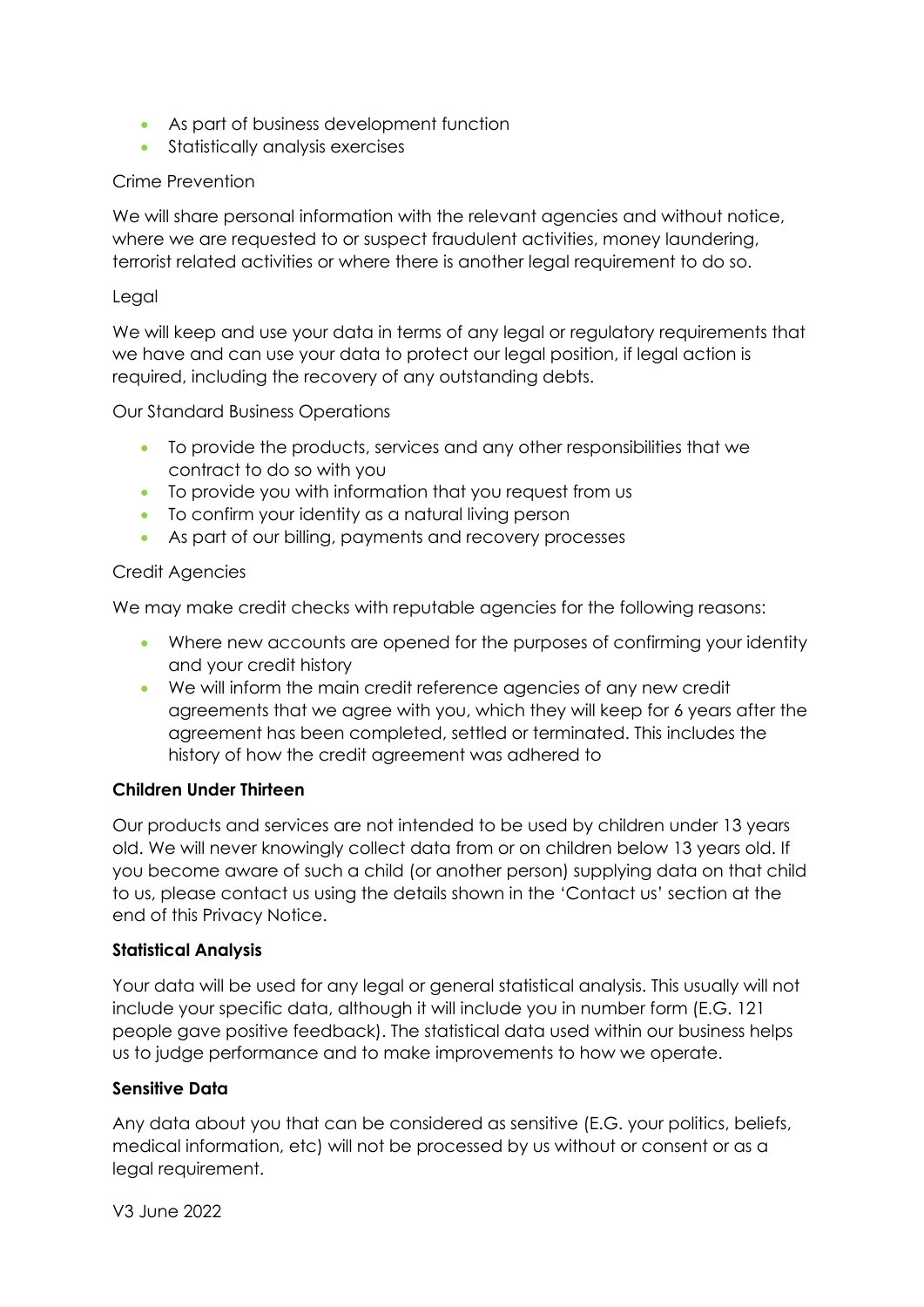# **Storage of Personal Data**

The data you provide to us will be either securely stored and backed up within the EEA/EU or with a complaint Non-EEA/EU based supplier. Data may also be processed by employees who work for such suppliers.

We will take all reasonable actions to ensure any data processed outside of the EEA/EU protects your privacy rights and handles such data in a secure way. As part of you sharing your data with us, you are agreeing to such data being handled and cared for in this way.

# **Selling, Hiring or Transferring Your Data**

We do not sell or hire your data or customer lists to any third-party. We may engage a reputable and trusted third-party to contact you on our behalf, with areas that you have given us consent, it is part of our contractual agreement, is a legal requirement or there is clear Legitimate Interest between us. These services may include sending you email, calling you by telephone, information through the post, customer service related communication, arranging deliveries etc. These thirdparties will only receive and be authorised to use the minimal data required and contracted to not use your data for any other reason than that contracted for.

We may share your or disclose your data in the following circumstances:

- If we buy, sell or merge any business or assets of that business and are required to share data as part of the buying, selling or merger agreement
- If our website is acquired by a third-party, where data is transferred as part of the purchased assets

## **Internet Security**

Once your data reaches us, we will use our strict data processes and security procedures to protect it. For any data transmitted to us and our website by you, before it reaches us, is at your own risk.

## **Timescales That We Keep Your Data For**

The timescale for this will vary depending on the requirement. The criteria for this includes:

- The reason we are using your data. We will keep the minimum amount of data required for that reason and for the timescale that that reason requires (E.G. Warranty and service agreement periods)
- Legal requirements and where a minimum timescale is set (E.G. Her Majesty's Revenue and Customs (HMRC))

We will keep your data for the term you have consented to, the contracted term between us and our clients or where there is a legitimate interest for us to remain in contact with you. In case of any queries that you may have (E.G. copy of the original agreement) or for legally required reasons (E.G. HMRC), whichever is the longest period.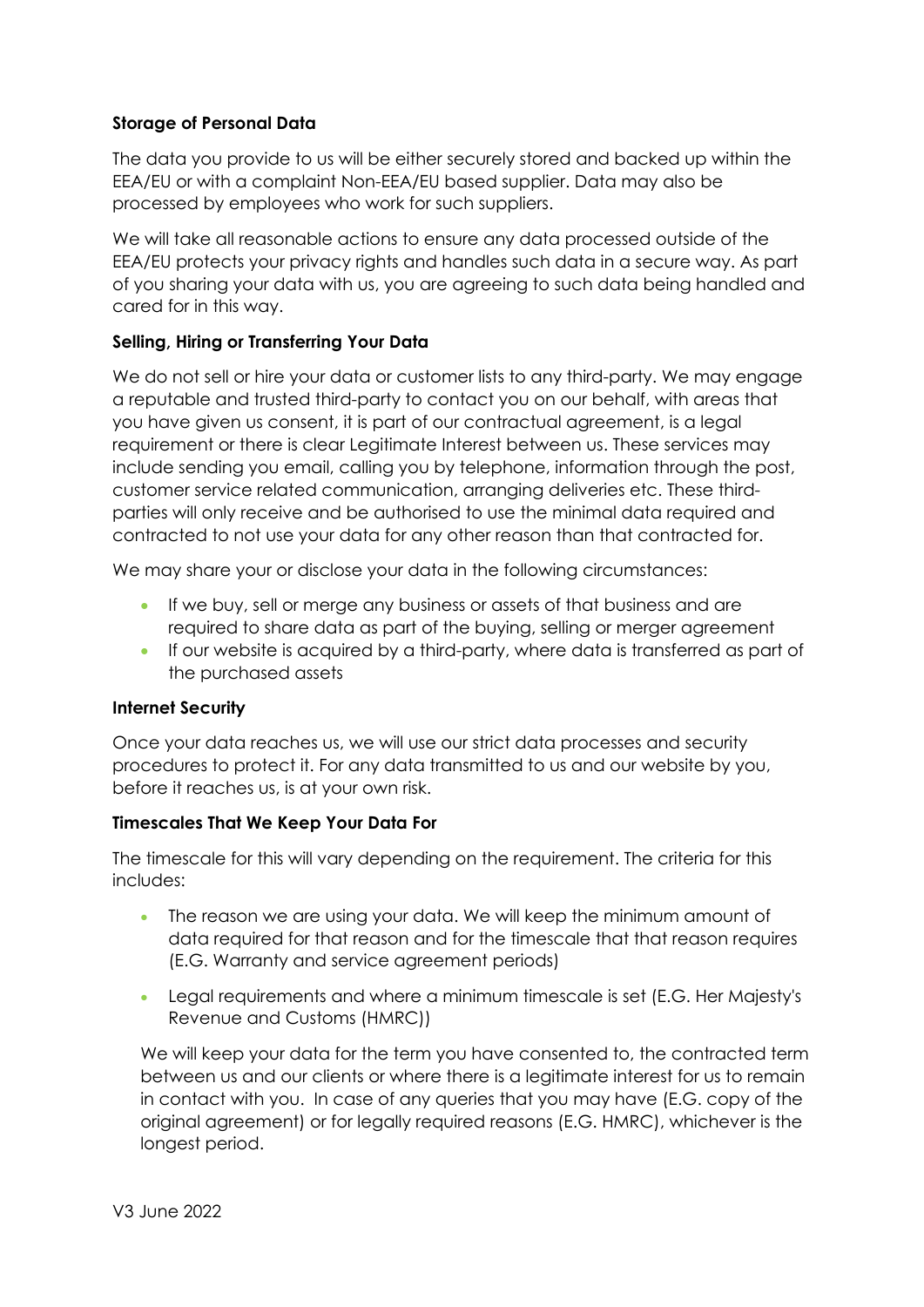## **Your Data Protection & Privacy Rights**

There are various rights that you have as a UK natural living person (individual) under the GDPR. Below are the abbreviated ICO definitions and include:

- The right to be informed Individuals have the right to be informed about the collection and use of their personal data
- The right of access Individuals have the right to access their personal data and supplementary information
- The right to rectification Individuals have the right to have inaccurate personal data rectified, or completed if it is incomplete
- The right to erasure The right for individuals to have personal data erased. This is also known as 'the right to be forgotten. Please note this right is not absolute and only applies in certain circumstances
- The right to restrict processing The right to request the restriction or suppression of their personal data. Please note this is not an absolute right and only applies in certain circumstances
- The right to data portability The right to data portability allows individuals to obtain and reuse their personal data for their own purposes across different services
- The right to object Individuals have the right to object to processing based on legitimate interests or the performance of a task in the public interest/exercise of official authority (including profiling), direct marketing (including profiling) and processing for purposes of scientific/historical research and statistics

The full ICO rights under GDPR can be seen at the Internet link below or calling them on 0303 123 1113:

https://ico.org.uk/for-organisations/guide-to-the-general-data-protectionregulation-gdpr/individual-rights

You can exercise your rights by contacting us using the details set out in the "Contact us" section below.

#### **Cookies**

A Cookie is a small text file that is added to your device's hard drive by a web server within our domain. Cookies cannot used to run software programs or add a virus to your device. They are unique to you and avoid you having to input the same information and preferences each time you visit our web site(s).

## **Contact us**

We are registered in the UK and our registered address is Winning Pitch, 140 Aldersgate Street, London, England, EC1A 4HY and our company registration number is 5569078.